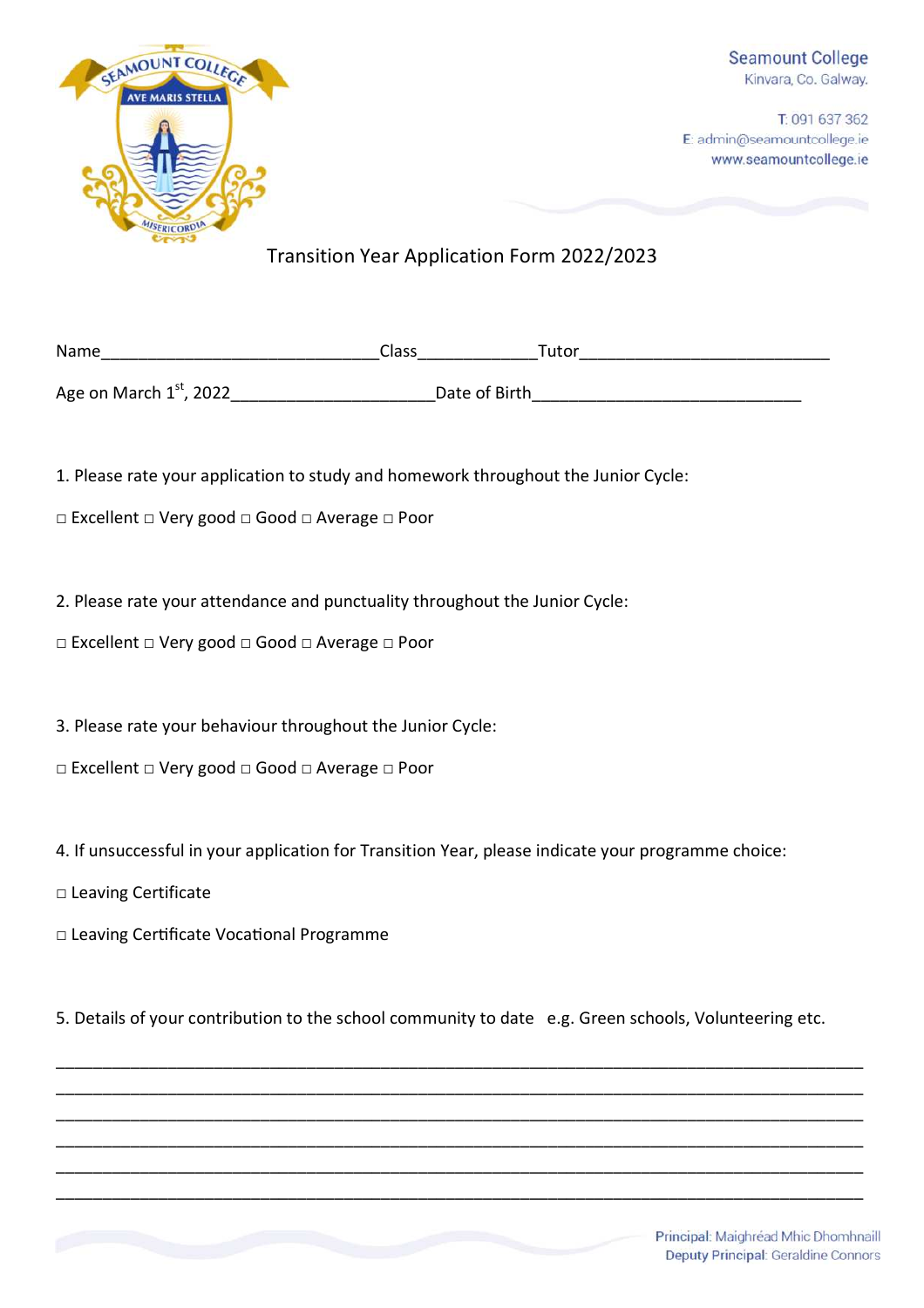## **Seamount College** Kinvara, Co. Galway.

T: 091 637 362 E: admin@seamountcollege.ie www.seamountcollege.ie



Q6 Outline the reasons why you would like to do transition year?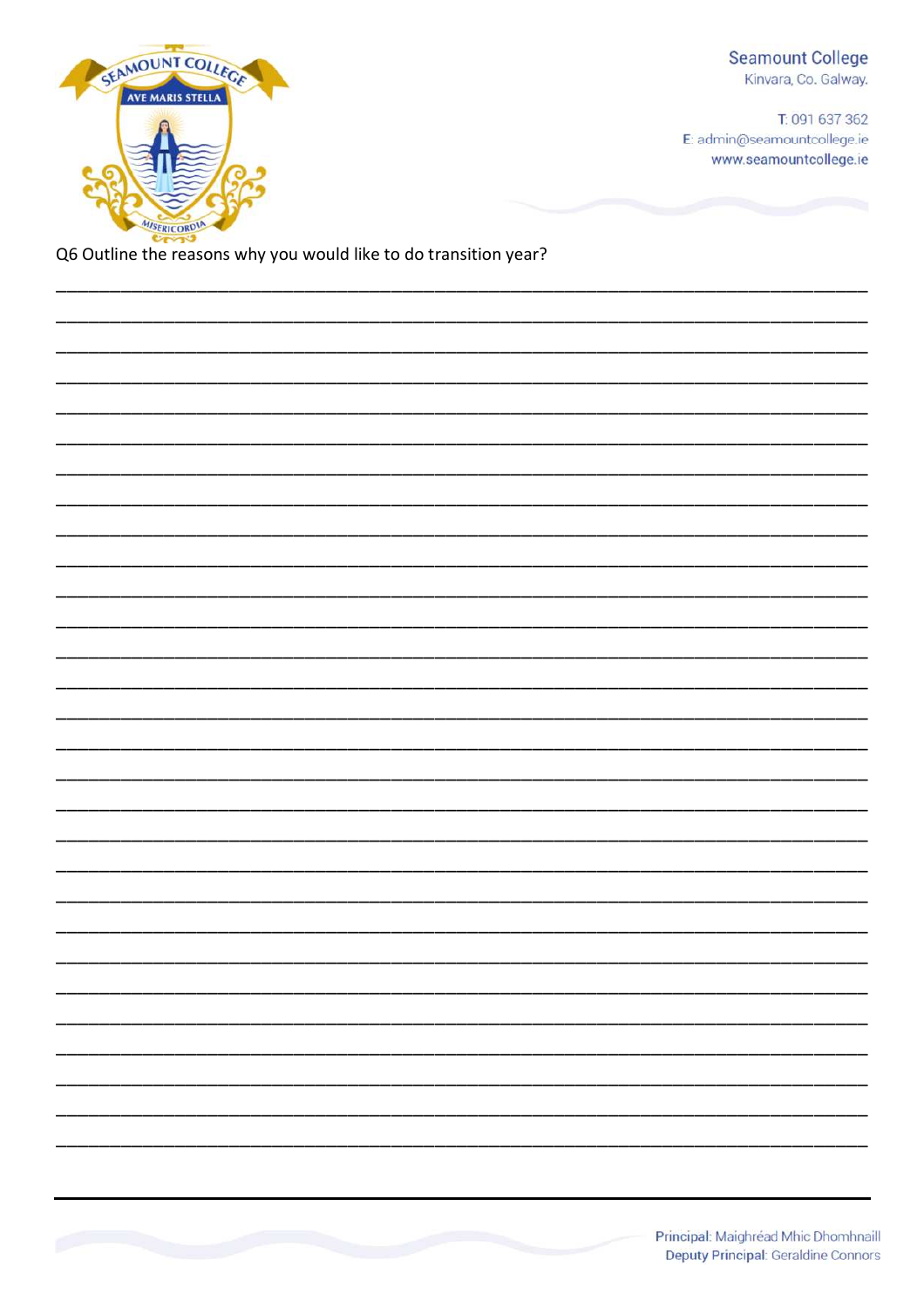

**Seamount College** Kinvara, Co. Galway.

T: 091 637 362 E: admin@seamountcollege.ie www.seamountcollege.ie

Q7 What do you hope to achieve from participating in our transition year programme?

Q8 Personal Statement (Eg. What qualities do you have which would make you a suitable candidate for the transition year programme?)